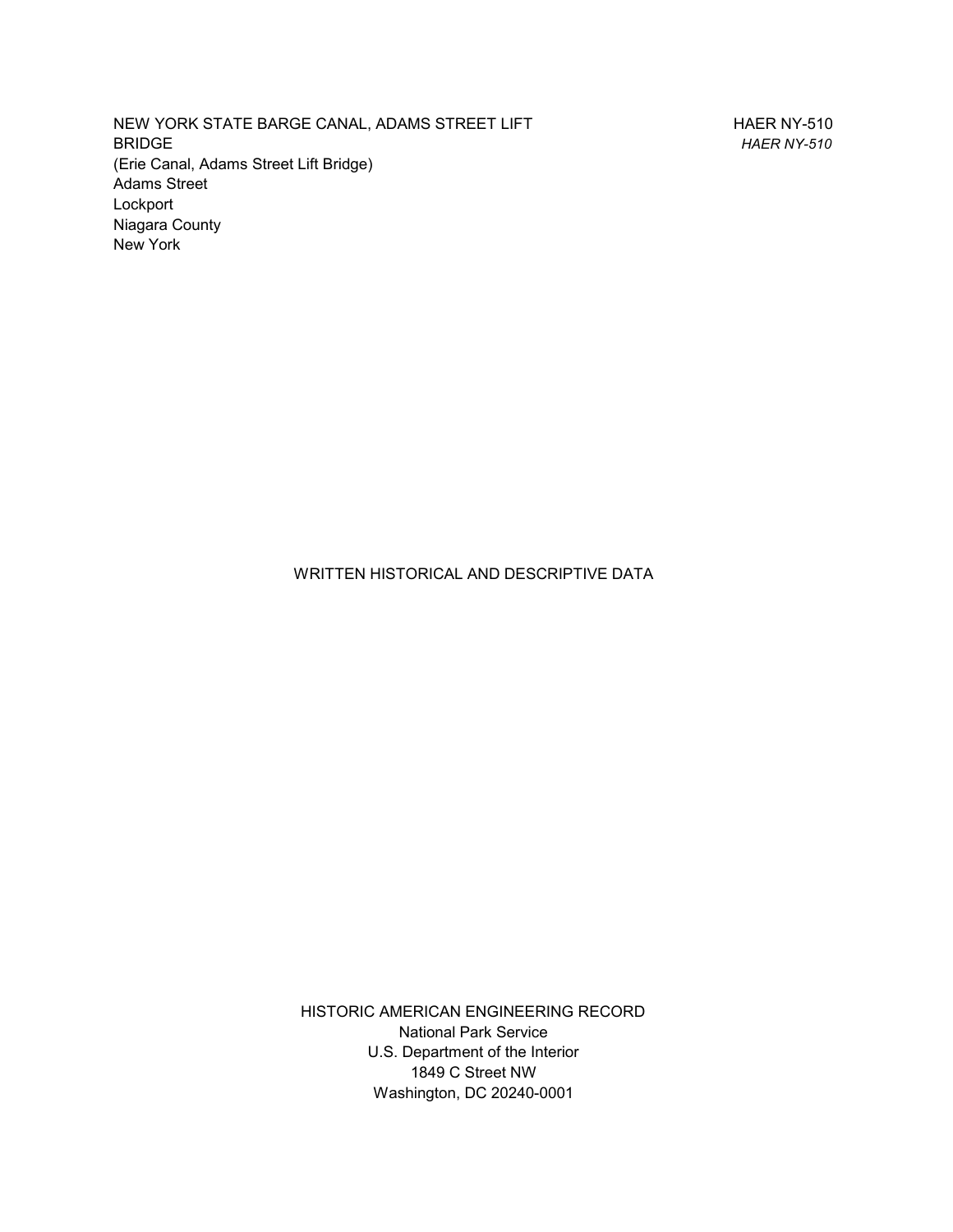### **HISTORIC AMERICAN ENGINEERING RECORD**

# **NEW YORK STATE BARGE CANAL, ADAMS STREET LIFT BRIDGE (Erie Canal, Adams Street Lift Bridge)**

## **HAER No. NY-510**

### **Location:** Adams Street, Lockport, Niagara County, New York

Adams Street Lift Bridge is located at latitude: 43.1787437, longitude: -78.6830236. The point represents the control tower and was obtained in 2009. There is no restriction on its release to the public.

**Significance:** Adams Street Lift Bridge, located on the Erie Canal, is a component of the nationally significant New York State Barge Canal. It is one of sixteen such bridges constructed between Fairport and Lockport.

**Description:** The sixteen vertical-lift bridges on the Erie Canal are Warren pony trusses raised by an electrically-driven system of cables, counterweights, and sheaves. As described in the New York State Barge Canal National Register nomination, "the moveable truss is supported by vertical lifting frames at either end. When the bridge is 'down' the lifting frames retract into the pits" located behind the bridge abutments. "The bridge is raised by cables that run from fixed anchor points at the top of the pits, down around sheaves at the bottom of the lifting frame, back up to sheaves at the top of the pit, and down to cast concrete counterweights. When the counterweights sink into the pits…the cables pull the lifting frames upward by the sheaves at their lower corners." Each bridge has a control tower, with the motors and gearing generally located in the pit nearest to the tower. $<sup>1</sup>$ </sup>

The vertical-lift bridge carries Adams Street over the Erie Canal. $^2$  The steel Warren pony truss sits on concrete abutments. It is 130' long and 23.7' between curbs. The bridge has open-grate decking on the roadway and wood decking on the pedestrian walkways, which are lined with steel lattice. Steel stairways at either end of the west side of the bridge have cross-hatch treads and steel lattice railings. The machinery pits behind the concrete abutments are covered with cross-hatch plates. The bridge plate reads "Lackawanna Bridge Company, Buffalo, NY 1917." The bridge is in good condition.

The control tower is located at the northwest corner of the bridge. The two-story concrete tower has a flat roof. There are six-over-six-light wood windows and some modern replacements. The entrance is through a pane-and-panel door. A concrete block addition at the northwest side of the tower has a corrugated metal shed roof and steel doors. It is in good condition.

<sup>&</sup>lt;sup>1</sup> Duncan Hay, "New York State Barge Canal," National Register of Historic Places Registration Form, 2014, Section 7, Pages 21-22.

 $2^{2}$  Description of current conditions is based on a site visit made by the HAER recording team in summer 2009.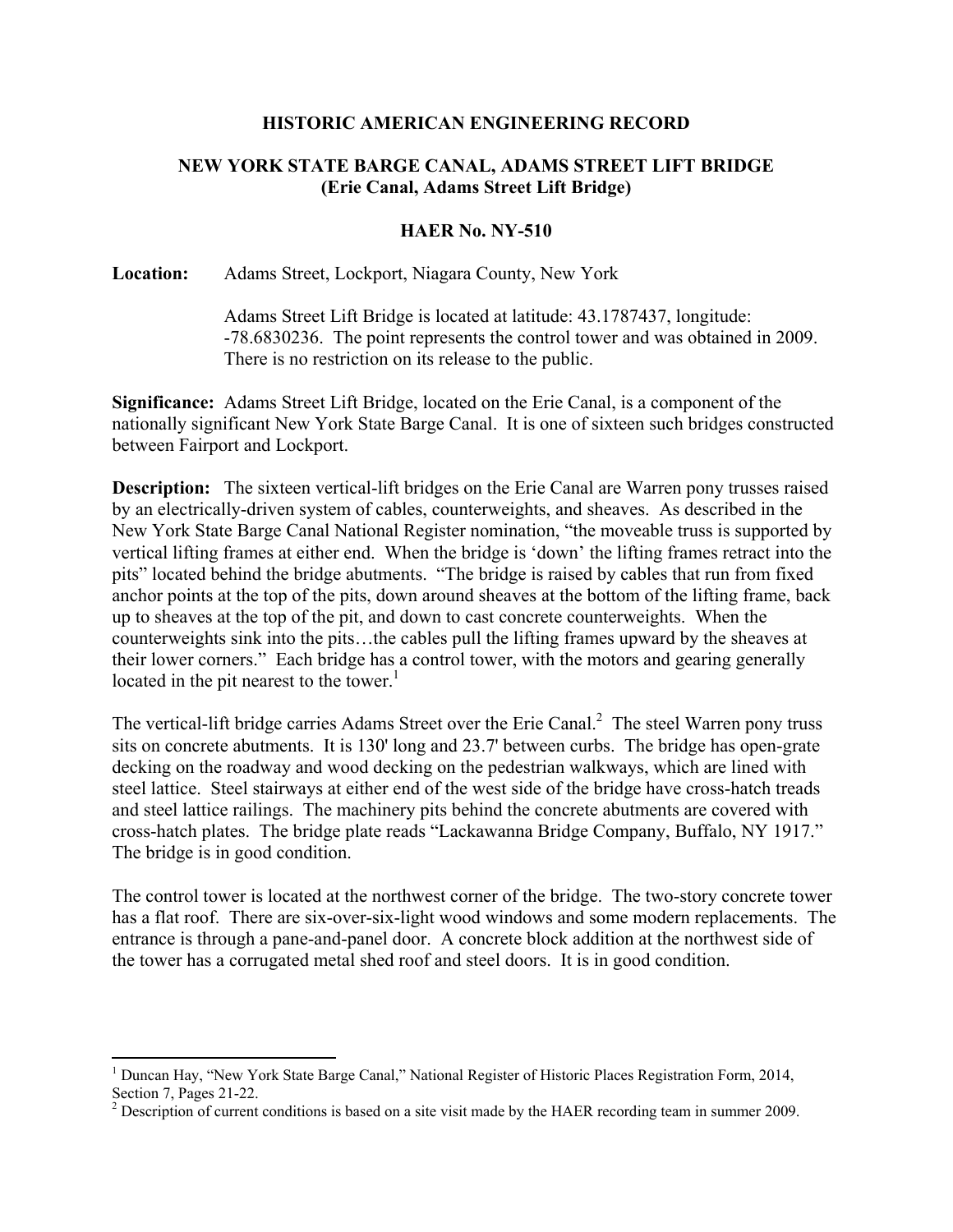**History:** The Adams Street Lift Bridge was built as part of Contract 98, but no information could be found about this contract.<sup>3</sup> The bridge plate indicates it was built by the Lackawanna Bridge Company in 1917.

### **Sources:**

- Hay, Duncan. "New York State Barge Canal." National Register of Historic Places Registration Form, 2014.
- Series B1762, New York State Archives, Albany, New York. "Western Division, Erie Canal, Section 10, Sta. 5834 to Sta. 5866." Approved December 3, 1924, 195.

**Historians:** Laura S. Black and Jami Babb, summer 2009

**Project Information:** The Historic American Engineering Record (HAER) is a longrange program that documents and interprets historically significant engineering sites and structures throughout the United States. HAER is part of Heritage Documentation Programs (Richard O'Connor, Manager), a division of the National Park Service, United States Department of the Interior. The New York State Barge Canal Survey was undertaken in summer 2009 in cooperation with the Erie Canalway National Heritage Corridor (ERIE), Beth Sciumeca, Executive Director. Justine Christianson, HAER Historian, and Duncan Hay, ERIE, served as project leaders. The staff of the New York State Canal Corporation provided access to the sites. Craig Williams of the New York State Museum provided research materials and assistance. The HAER field team consisted of Jami Babb and Laura Black.

<sup>&</sup>lt;sup>3</sup> The contract number is noted on a site map, Series B1762, New York State Archives, Albany, New York,

<sup>&</sup>quot;Western Division, Erie Canal, Section 10, Sta. 5834 to Sta. 5866," approved December 3, 1924, 195.